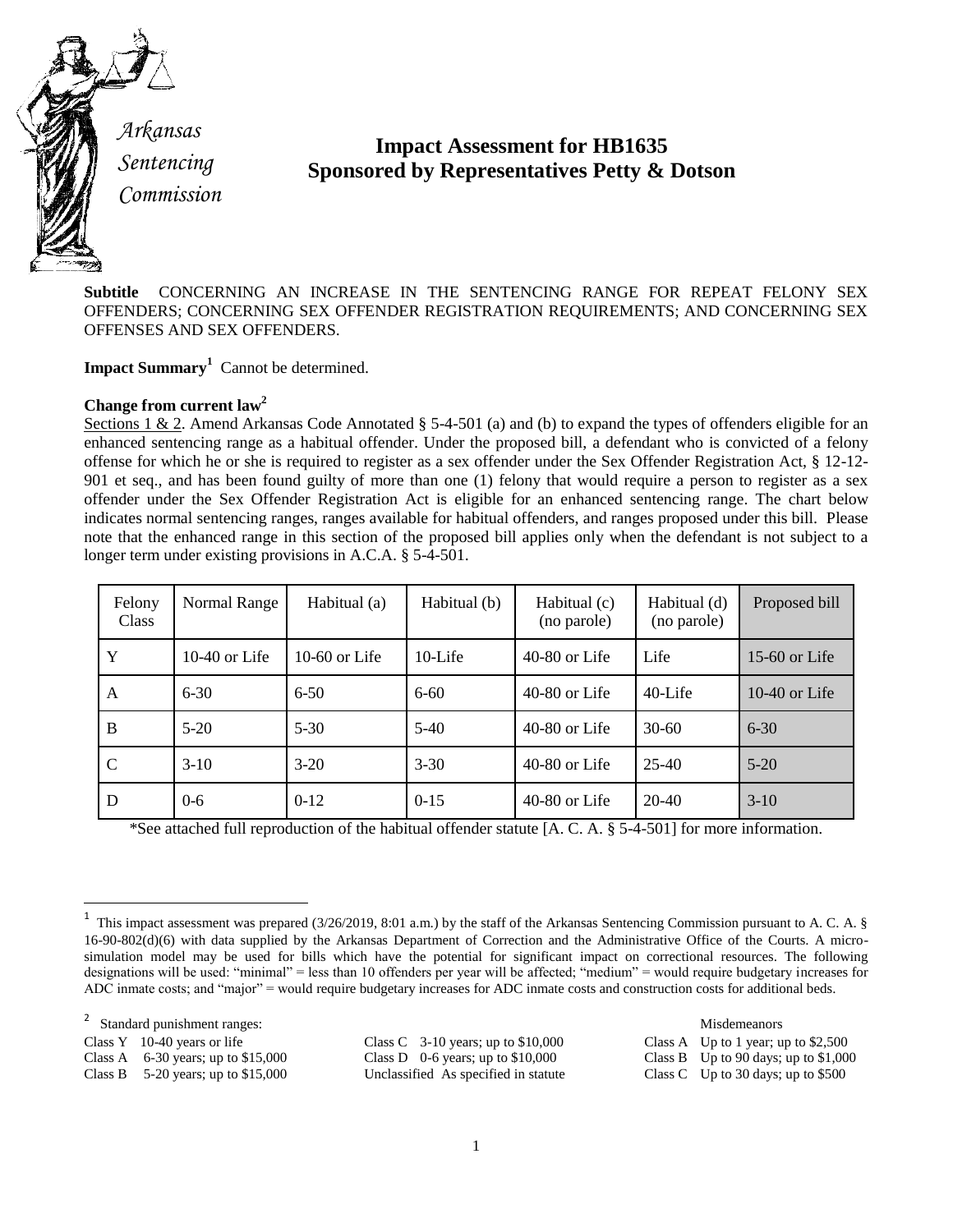Section 3. Amends A.C.A. § 5-4-501 to add a new subsection (i), which sets a new minimum term of imprisonment of thirty (30) years for an offender classified as a habitual offender who commits an offense of rape in which the victim is less than fourteen (14) years of age. Currently, the minimum term of imprisonment for an offender who commits an offense of rape in which the victim is less than fourteen (14) years of age is twenty-five (25) years, regardless of the offender's criminal history. [See attached for a copy of A.C.A. § 5-14-103 (c)(2).]

Section 4. Amends A.C.A. § 5-14-124, Sexual assault in the first degree, to remove an element of the offense in one course of conduct. Under current law, a person commits sexual assault in the first degree if the person engages in sexual intercourse or deviate sexual activity with a minor who is not the actor's spouse and the actor is a mandated reporter under § 12-18-402 (b) and is in a position of trust or authority over the victim and uses the position of trust or authority to engage in sexual intercourse or deviate sexual activity. The proposed bill removes the element of the offense requiring that the offender use his or her position of trust or authority to engage in sexual intercourse or deviate sexual activity. Under current law and the proposed bill, a violation of A.C.A. § 5-14-124, Sexual assault in the first degree, is a Class A felony. [Please note that there are other courses of conduct by which the offense of Sexual assault in the first degree can be committed. This impact focuses solely on the amended portion. See attached for a copy of A.C.A. § 5-14-124.]

Section 5. Amends A.C.A. § 5-14-128, Registered offender living near school, public park, youth center, daycare, or church or other place of worship, to increase the penalty. Currently, a violation of A.C.A. § 5-14-128 is a Class D felony. Under the proposed bill, the penalty is increased to a Class C felony for a first offense, and is increased to a Class B felony if the person has a prior conviction for A.C.A. § 5-14-128 or for a substantially similar offense in another jurisdiction. [See attached for a copy of A.C.A. § 5-14-128.]

Section 6. Rewrites and amends A.C.A. § 12-12-904, Failure to comply with registration and reporting requirements. The proposed bill does not amend existing courses of conduct by which a person can commit the offense of failure to comply with registration and reporting requirements. Under current law and the proposed bill, a violation of A.C.A. § 12-12-904, Failure to comply with registration and reporting requirements, is Class C felony. The proposed bill creates a Class B felony for a second or subsequent offense of failure to comply with registration and reporting requirements.

## **Impact Information**

This proposed bill has several sections for which data does not exist or is not uniformly reported. As a result, the cumulative impact of the bill cannot be determined. The following data is provided for informational purposes only.

Sections  $1 \& 2$ . The impact of these sections of the proposed bill cannot be determined. These sections of the proposed bill lengthen the available sentencing range for a person convicted of a sex offense as a habitual offender. The available range depends on which habitual offender statute the offender is charged with. Determination of habitual offender status is entirely dependent upon the criminal history of an offender. While lengthening the available range will likely have an impact on prison sentence length, any determination of impact for this particular section would be purely speculative because data will vary for each individual offender.

Section 3. The impact of this section of the proposed bill cannot be determined. A.C.A. § 5-14-103 sets a minimum term of imprisonment of twenty-five (25) years for a person who commits the offense of rape if the victim is less than fourteen (14) years of age. The proposed bill sets a minimum term of imprisonment of thirty (30) years if the victim is less than fourteen (14) years of age and the offender is classified as a habitual offender under § 5-4-501 (a) or (b), Rape is classified as a 70% crime, meaning a conviction for rape will result in an offender serving at least 70% of his or her sentence before becoming eligible for transfer to community supervision. This section of the proposed bill will subject a person who committed the offense of rape of a person who is less than fourteen (14) years of age to a lengthened sentencing range, with a minimum sentence of thirty (30) years: 30 to 60 years, or life. Further, he or she would be required to serve at least 70% of his or her sentence before becoming eligible for transfer to community supervision.

Section 4. The impact of this section of the proposed bill is projected to be minimal. The Arkansas Department of Correction (ADC) reports that there are currently 247 inmates serving a term of incarceration for A.C.A. § 5-14-124,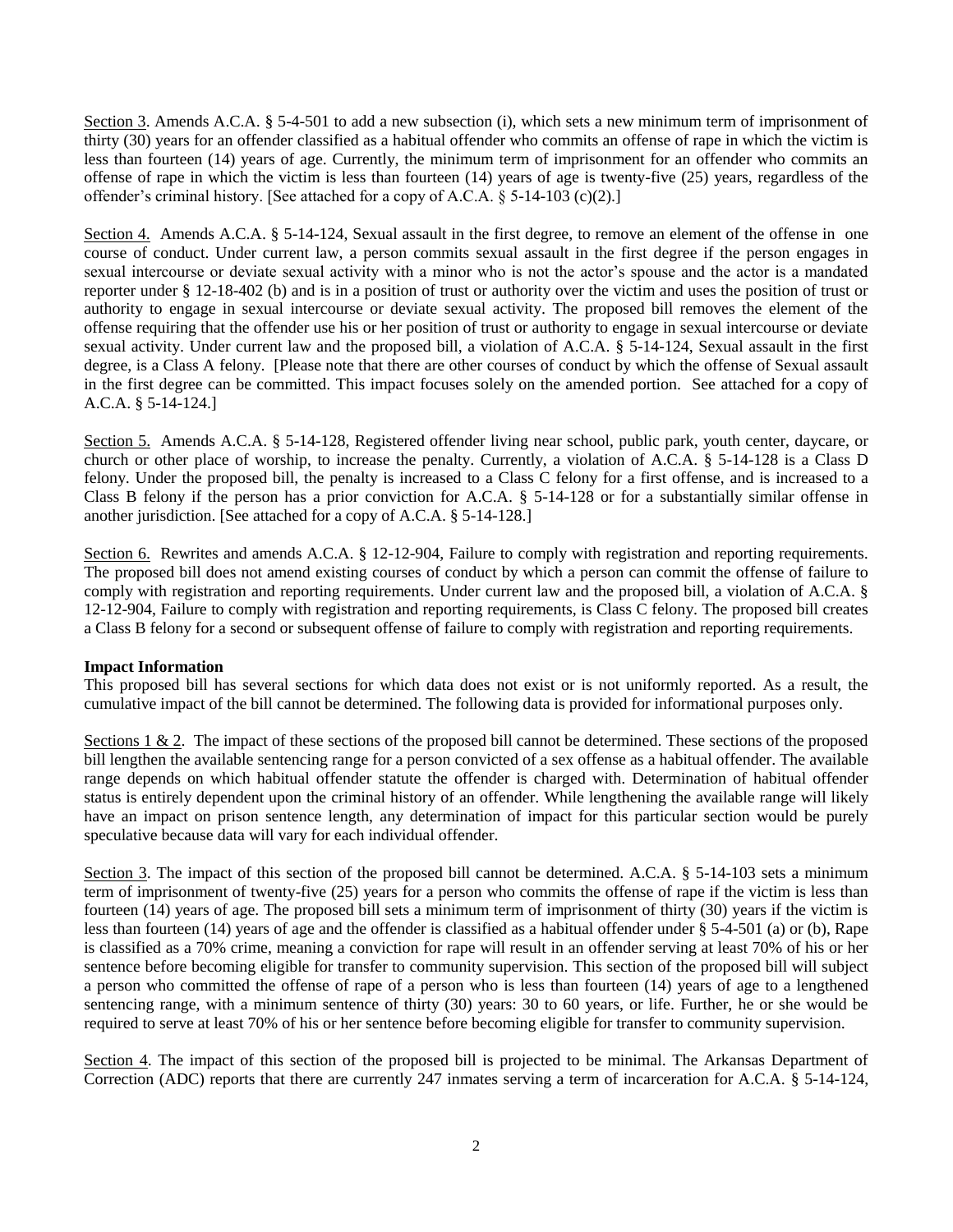Sexual assault in the first degree. Of those, 216 inmates are serving a term of incarceration for which A.C.A. § 5-14- 124, Sexual assault in the first degree, is the primary offense.

Section 5. The impact of this section of the proposed bill cannot be determined. ADC reports that there are currently thirty-one (31) inmates serving a term of incarceration for A.C.A. § 5-14-128, Registered offender living near school, public park, youth center, daycare, or church or other place of worship. Of those, seventeen (17) inmates are serving a term of incarceration for which A.C.A. § 5-14-128, Registered offender living near school, public park, youth center, daycare, or church or other place of worship, is the primary offense. Data is unavailable as to the number of offenders who have a prior conviction for this offense or similar offense from another jurisdiction; therefore, any determination of impact would be speculative.

Section 6. The impact of this section of the proposed bill cannot be determined. The following data is provided for informational purposes only. The Arkansas Crime Information Center reports that there are 631 registered sex offenders with two (2) or more convictions for a violation of A.C.A. § 12-12-904, Failure to comply with registration and reporting requirements. Of those, 481 had two (2) convictions, 109 had three (3) convictions, thirty-nine (39) had four (4) convictions, one (1) had five (5) convictions, and one (1) and six (6) convictions. This data includes all sex offenders on the registry, and is not limited by date.

ADC reports there are currently 644 inmates serving a term of incarceration for A.C.A. § 12-12-904, Failure to comply with registration and reporting requirements. Of those, 212 inmates are serving a term of incarceration for which A.C.A. § 12-12-904, Failure to comply with registration and reporting requirements, is the primary offense. ADC data does not distinguish which offenders serving a term of incarceration for A.C.A. § 12-12-904 had a prior conviction for A.C.A. § 12-12-904. Therefore, any determination of impact would be speculative.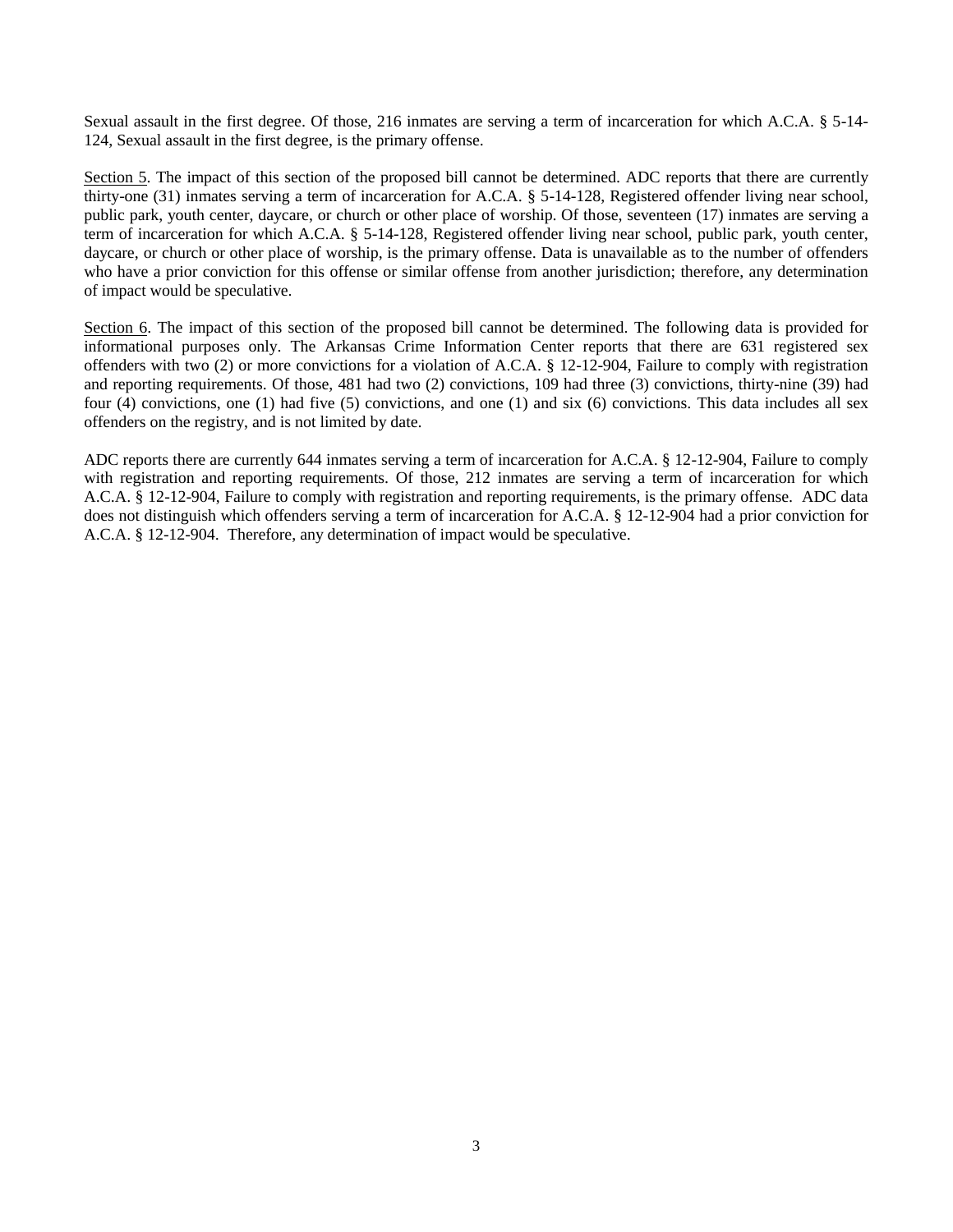#### **A.C.A. § 5-4-501. Habitual offenders -- Sentencing for felony.**

(a) (1) A defendant meeting the following criteria may be sentenced to pay any fine authorized by law for the felony conviction and to an extended term of imprisonment as set forth in subdivision (a)(2) of this section:

(A) A defendant who:

(i) Is convicted of a felony other than those enumerated in subsections (c) and (d) of this section committed after June 30, 1993; and

(ii) Has previously been convicted of more than one (1) felony but fewer than four (4) felonies or who has been found guilty of more than one (1) but fewer than four (4) felonies;

(B) A defendant who:

(i) Is convicted of any felony enumerated in subsection (c) of this section committed after August 31, 1997; and

(ii) Has previously been convicted of more than one (1) felony but fewer than four (4) felonies not enumerated in subsection (c) of this section or who has been found guilty of more than one (1) but fewer than four (4) felonies not enumerated in subsection (c) of this section; or

(C) A defendant who:

(i) Is convicted of any felony enumerated in subsection (d) of this section committed after August 31, 1997; and (ii) Has previously been convicted of more than one (1) felony but fewer than four (4) felonies not enumerated in subsection (d) of this section or has been found guilty of more than one (1) but fewer than four (4) felonies not enumerated in subsection (d) of this section.

(2) The extended term of imprisonment for a defendant described in subdivision (a)(1) of this section is as follows:

(A) For a conviction of a Class Y felony, a term of imprisonment of not less than ten (10) years nor more than sixty (60) years, or life;

(B) For a conviction of a Class A felony, a term of imprisonment of not less than six (6) years nor more than fifty (50) years;

(C) For a conviction of a Class B felony, a term of imprisonment of not less than five (5) years nor more than thirty (30) years;

(D) For a conviction of a Class C felony, a term of imprisonment of not less than three (3) years nor more than twenty (20) years;

(E) For a conviction of a Class D felony, a term of imprisonment of not more than twelve (12) years;

(F) For a conviction of an unclassified felony punishable by less than life imprisonment, a term of imprisonment not more than five (5) years more than the maximum sentence for the unclassified felony; and

(G) For a conviction of an unclassified felony punishable by life imprisonment, a term of imprisonment not less than ten (10) years nor more than fifty (50) years, or life.

(b) (1) A defendant meeting the following criteria may be sentenced to pay any fine authorized by law for the felony conviction and to an extended term of imprisonment as set forth in subdivision (b)(2) of this section:

(A) A defendant who:

(i) Is convicted of a felony other than a felony enumerated in subsections (c) and (d) of this section committed after June 30, 1993; and

(ii) Has previously been convicted of four (4) or more felonies or who has been found guilty of four (4) or more felonies;

(B) A defendant who:

(i) Is convicted of any felony enumerated in subsection (c) of this section committed after June 30, 1997; and

(ii) Has previously been convicted of four (4) or more felonies not enumerated in subsection (c) of this section or who has been found guilty of four (4) or more felonies not enumerated in subsection (c) of this section; or

(C) A defendant who:

(i) Is convicted of any felony enumerated in subsection (d) of this section committed after June 30, 1997; and

(ii) Has previously been convicted of four (4) or more felonies not enumerated in subsection (d) of this section or who has been found guilty of four (4) or more felonies not enumerated in subsection (d) of this section.

(2) The extended term of imprisonment for a defendant described in subdivision  $(b)(1)$  of this section is as follows:

(A) For a conviction of a Class Y felony, a term of imprisonment of not less than ten (10) years nor more than life;

(B) For a conviction of a Class A felony, a term of imprisonment of not less than six (6) years nor more than sixty (60) years;

(C) For a conviction of a Class B felony, a term of imprisonment of not less than five (5) years nor more than forty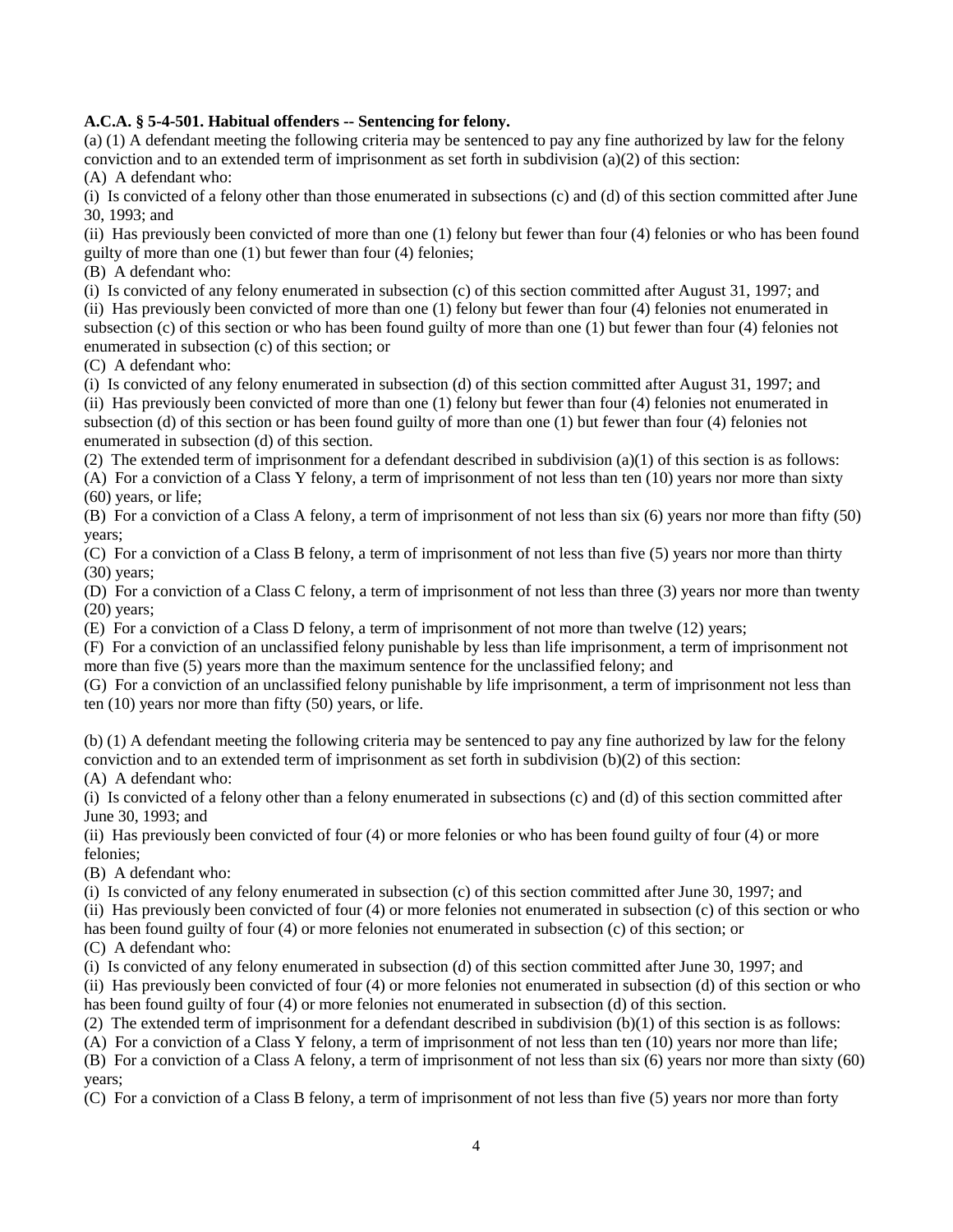(40) years;

(D) For a conviction of a Class C felony, a term of imprisonment of not less than three (3) years nor more than thirty (30) years;

(E) For a conviction of a Class D felony, a term of imprisonment of not more than fifteen (15) years;

(F) For a conviction of an unclassified felony punishable by less than life imprisonment, a term of imprisonment not more than two (2) times the maximum sentence for the unclassified felony offense; and

(G) For a conviction of an unclassified felony punishable by life imprisonment, a term of imprisonment not less than ten (10) years nor more than fifty (50) years, or life.

(c) (1) Except as provided in subdivision (c)(3) of this section, a defendant who is convicted of a serious felony involving violence enumerated in subdivision  $(c)(2)$  of this section and who previously has been convicted of one  $(1)$  or more of the serious felonies involving violence enumerated in subdivision (c)(2) of this section may be sentenced to pay any fine authorized by law for the serious felony involving violence conviction and shall be sentenced:

(A) To imprisonment for a term of not less than forty (40) years nor more than eighty (80) years, or life; and

(B) Without eligibility for parole or community correction transfer except under § 16-93-615.

(2) As used in this subsection, "serious felony involving violence" means:

(A) Any of the following felonies:

(i) Murder in the first degree, § 5-10-102;

(ii) Murder in the second degree, § 5-10-103;

(iii) Kidnapping, § 5-11-102, involving an activity making it a Class Y felony;

(iv) Aggravated robbery, § 5-12-103;

(v) Terroristic act, § 5-13-310, involving an activity making it a Class Y felony;

(vi) Rape, § 5-14-103;

(vii) Sexual assault in the first degree, § 5-14-124;

(viii) Causing a catastrophe, § 5-38-202(a);

(ix) Aggravated residential burglary, § 5-39-204; or

(x) Aggravated assault upon a law enforcement officer or an employee of a correctional facility, § 5-13-211, if a Class Y felony; or

(B) A conviction of a comparable serious felony involving violence from another jurisdiction.

(3) A defendant who is convicted of rape, § 5-14-103, or sexual assault in the first degree, § 5-14-124, involving a victim less than fourteen (14) years of age and who has previously been convicted of one (1) or more of the serious felonies involving violence enumerated in subdivision  $(c)(2)$  of this section may be sentenced to pay any fine authorized by law for the rape or sexual assault in the first degree conviction and shall be sentenced to life in prison without the possibility of parole.

(4) (A) The following procedure governs a trial at which a sentence to an extended term of imprisonment is sought pursuant to this subsection:

(i) The jury shall first hear all evidence relevant to the serious felony involving violence with which the defendant is currently charged and shall retire to reach a verdict of guilt or innocence on this charge;

(ii)

(a) If the defendant is found guilty of the serious felony involving violence, out of the hearing of the jury the trial court shall hear evidence of whether the defendant has pleaded guilty or nolo contendere to or been found guilty of a prior serious felony involving violence and shall determine the number of prior serious felony involving violence convictions, if any.

(b) The defendant has the right to hear and controvert evidence described in subdivision  $(c)(4)(A)(ii)(a)$  of this section and to offer evidence in his or her support;

(iii)

(a) The trial court shall then instruct the jury as to the number of prior convictions for a serious felony involving violence and the statutory sentencing range.

(b) The jury may be advised as to the nature of a prior serious felony involving violence conviction and the date and place of a prior serious felony involving violence conviction; and

(iv) The jury shall retire again and then determine a sentence within the statutory range.

(B) The determination of whether a felony conviction from another jurisdiction is comparable to an enumerated serious felony involving violence under Arkansas criminal law lies within the discretion of the trial judge at the time of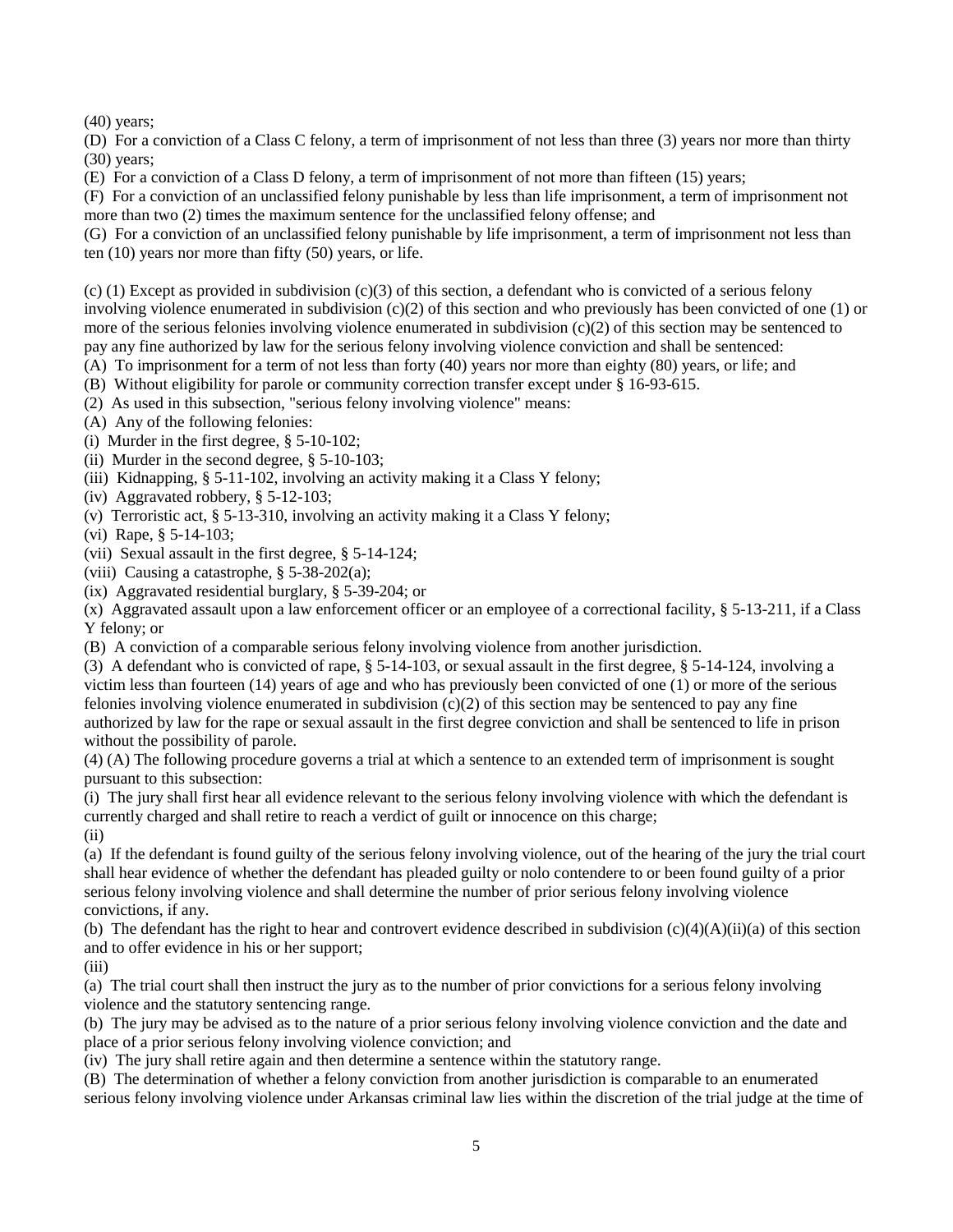sentencing.

(d) (1) A defendant who is convicted of a felony involving violence enumerated in subdivision (d)(2) of this section and who previously has been convicted of two (2) or more of the felonies involving violence enumerated in subdivision (d)(2) of this section may be sentenced to pay any fine authorized by law for the felony involving violence conviction and shall be sentenced to an extended term of imprisonment without eligibility for parole or community correction transfer except under § 16-93-615 as follows:

(A) For a conviction of a Class Y felony, a term of imprisonment of not less than life in prison;

(B) For a conviction of a Class A felony, a term of imprisonment of not less than forty (40) years nor more than life in prison;

(C) For a conviction of a Class B felony or for a conviction of an unclassified felony punishable by life imprisonment, a term of imprisonment of not less than thirty (30) years nor more than sixty (60) years;

(D) For a conviction of a Class C felony, a term of imprisonment of not less than twenty-five (25) years nor more than forty (40) years;

(E) For a conviction of a Class D felony, a term of imprisonment of not less than twenty (20) years nor more than forty (40) years; and

(F) For a conviction of an unclassified felony punishable by less than life imprisonment, a term of imprisonment not more than three (3) times the maximum sentence for the unclassified felony offense.

(2) As used in this subsection, "felony involving violence" means:

- (A) Any of the following felonies:
- (i) Murder in the first degree, § 5-10-102;
- (ii) Murder in the second degree, § 5-10-103;
- (iii) Kidnapping, § 5-11-102;
- (iv) Aggravated robbery, § 5-12-103;
- (v) Rape, § 5-14-103;
- (vi) Battery in the first degree, § 5-13-201;
- (vii) Terroristic act, § 5-13-310;
- (viii) Sexual assault in the first degree, § 5-14-124;
- (ix) Sexual assault in the second degree,  $\S$  5-14-125;
- (x) Domestic battering in the first degree, § 5-26-303;
- (xi) Residential burglary,  $\S$  5-39-201(a);
- (xii) Aggravated residential burglary, § 5-39-204;
- (xiii) Unlawful discharge of a firearm from a vehicle, § 5-74-107;
- (xiv) Criminal use of prohibited weapons, § 5-73-104, involving an activity making it a Class B felony;
- (xv) A felony attempt, solicitation, or conspiracy to commit:
- (a) Capital murder, § 5-10-101;
- (b) Murder in the first degree, § 5-10-102;
- (c) Murder in the second degree, § 5-10-103;
- (d) Kidnapping, § 5-11-102;
- (e) Aggravated robbery, § 5-12-103;
- (f) Aggravated assault upon a law enforcement officer or an employee of a correctional facility, § 5-13-211, if a Class Y felony;
- (g) Rape, § 5-14-103;
- (h) Battery in the first degree, § 5-13-201;
- (i) Domestic battering in the first degree, § 5-26-303;
- (j) Residential burglary,  $\S$  5-39-201(a); or
- (k) Aggravated residential burglary, § 5-39-204; or
- (xvi) Aggravated assault upon a law enforcement officer or an employee of a correctional facility,  $\S 5{\text -}13{\text -}211$ , if a Class Y felony; or
- (B) A conviction of a comparable felony involving violence from another jurisdiction.

(3) (A) The following procedure governs a trial at which a sentence to an extended term of imprisonment is sought pursuant to this subsection:

(i) The jury shall first hear all evidence relevant to the felony involving violence with which the defendant is currently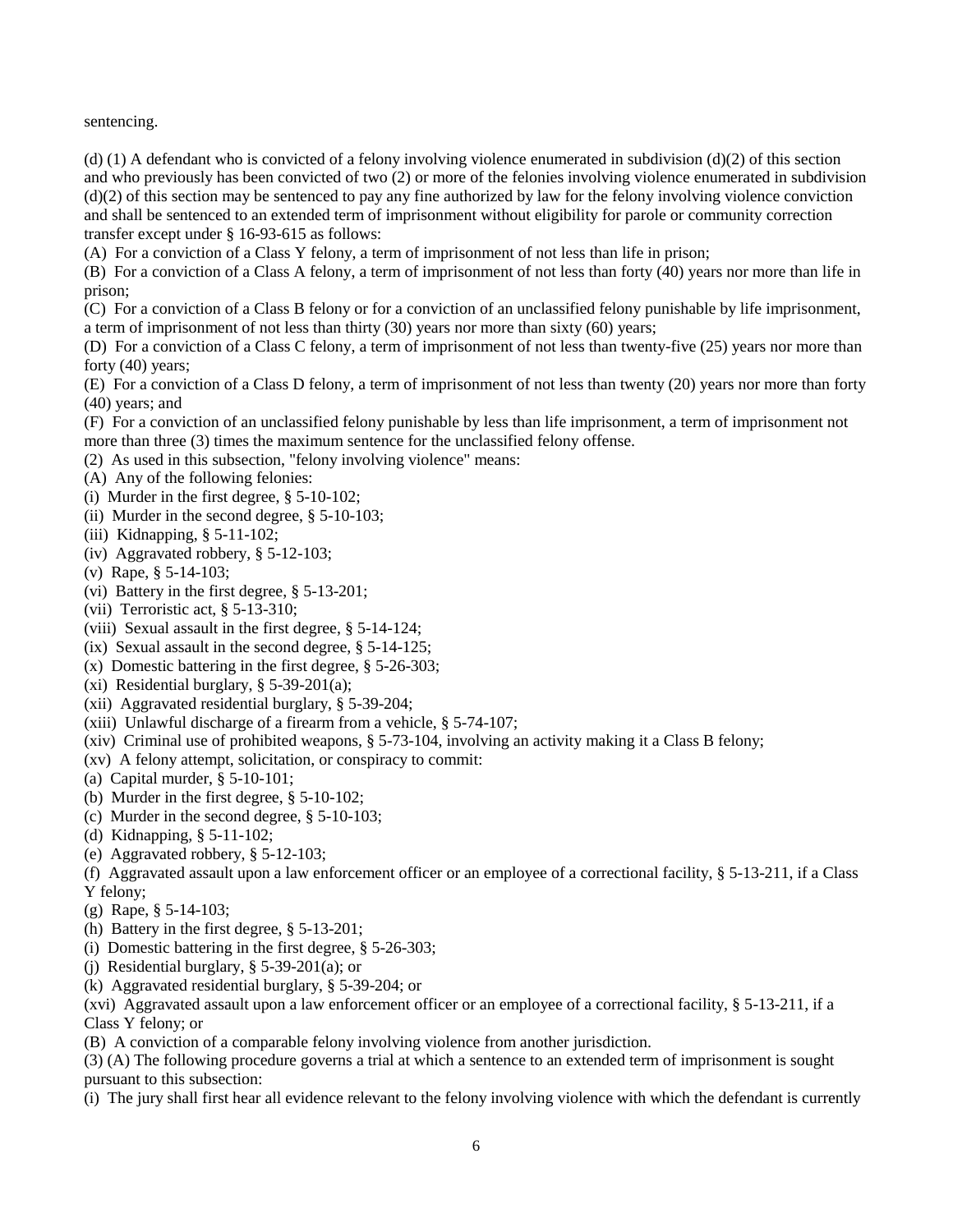charged and shall retire to reach a verdict of guilt or innocence on this charge;

(ii)

(a) If the defendant is found guilty of the felony involving violence, out of the hearing of the jury the trial court shall hear evidence of whether the defendant has pleaded guilty or nolo contendere to or been found guilty of two (2) or more prior felonies involving violence and shall determine the number of prior felony involving violence convictions, if any.

(b) The defendant has the right to hear and controvert evidence described in subdivision  $(d)(3)(A)(ii)(a)$  of this section and to offer evidence in his or her support;

(iii)

(a) The trial court shall then instruct the jury as to the number of prior felony involving violence convictions and the statutory sentencing range.

(b) The jury may be advised as to the nature of a prior felony involving violence conviction and the date and place of a prior felony involving violence conviction; and

(iv) The jury shall retire again and then determine a sentence within the statutory range.

(B) The determination of whether a felony conviction from another jurisdiction is comparable to an enumerated felony involving violence under Arkansas criminal law lies within the discretion of the trial judge at the time of sentencing. (e)

(1) For the purpose of determining whether a defendant has previously been convicted or found guilty of two (2) or more felonies, a conviction or finding of guilt of burglary, § 5-39-201, and of the felony that was the object of the burglary are considered a single felony conviction or finding of guilt.

(2) A conviction or finding of guilt of an offense that was a felony under the law in effect prior to January 1, 1976, is considered a previous felony conviction or finding of guilt.

(f) For the purposes of determining whether a defendant has previously been convicted of a serious felony involving violence or a felony involving violence under subsections (c) and (d) of this section, the entry of a plea of guilty or nolo contendere or a finding of guilt by a court to a felony enumerated in subsections (c) and (d) of this section, respectively, as a result of which a court places the defendant on a suspended imposition of sentence, a suspended sentence, or probation, or sentences the defendant to the Department of Correction, is considered a previous felony conviction. (g) Any defendant deemed eligible to be sentenced under a provision of both subsections (c) and (d) of this section shall be sentenced only under subsection (d) of this section.

(h) If the provisions of subsection (c) or (d) of this section, or both, are held invalid by a court, the defendant's case shall be remanded to the trial court for resentencing of the defendant under the provisions of subsections (a) and (b) of this section.

HISTORY: Acts 1975, No. 280, § 1001; 1977, No. 474, § 4; 1981, No. 620, § 9; 1983, No. 409, § 3; A.S.A. 1947, § 41-1001; Acts 1993, No. 532, § 7; 1993, No. 550, § 7; 1995, No. 1009, § 1; 1995, No. 1011, § 1; 1997, No. 1197, § 1; 2001, No. 1553, § 6; 2003, No. 1390, § 2; 2006 (1st Ex. Sess.), No. 5, § 1; 2007, No. 827, §§ 15, 16; 2007, No. 852, § 1; 2009, No. 1395, §§ 1, 2; 2011, No. 570, §§ 19, 20; 2015, No. 895, § 3; 2017, No. 367, §§ 2-4.

# **A.C.A. § 5-14-103. Rape.**

(a) A person commits rape if he or she engages in sexual intercourse or deviate sexual activity with another person:

- (1) By forcible compulsion;
- (2) Who is incapable of consent because he or she is:
	- (A) Physically helpless;
	- (B) Mentally defective; or
	- (C) Mentally incapacitated;
- (3)
	- (A) Who is less than fourteen (14) years of age.
	- (B) It is an affirmative defense to a prosecution under subdivision (a)(3)(A) of this section that the actor was
	- not more than three (3) years older than the victim; or
- (4) (A) Who is a minor and the actor is the victim's:
	- (i) Guardian;
	- (ii) Uncle, aunt, grandparent, step-grandparent, or grandparent by adoption;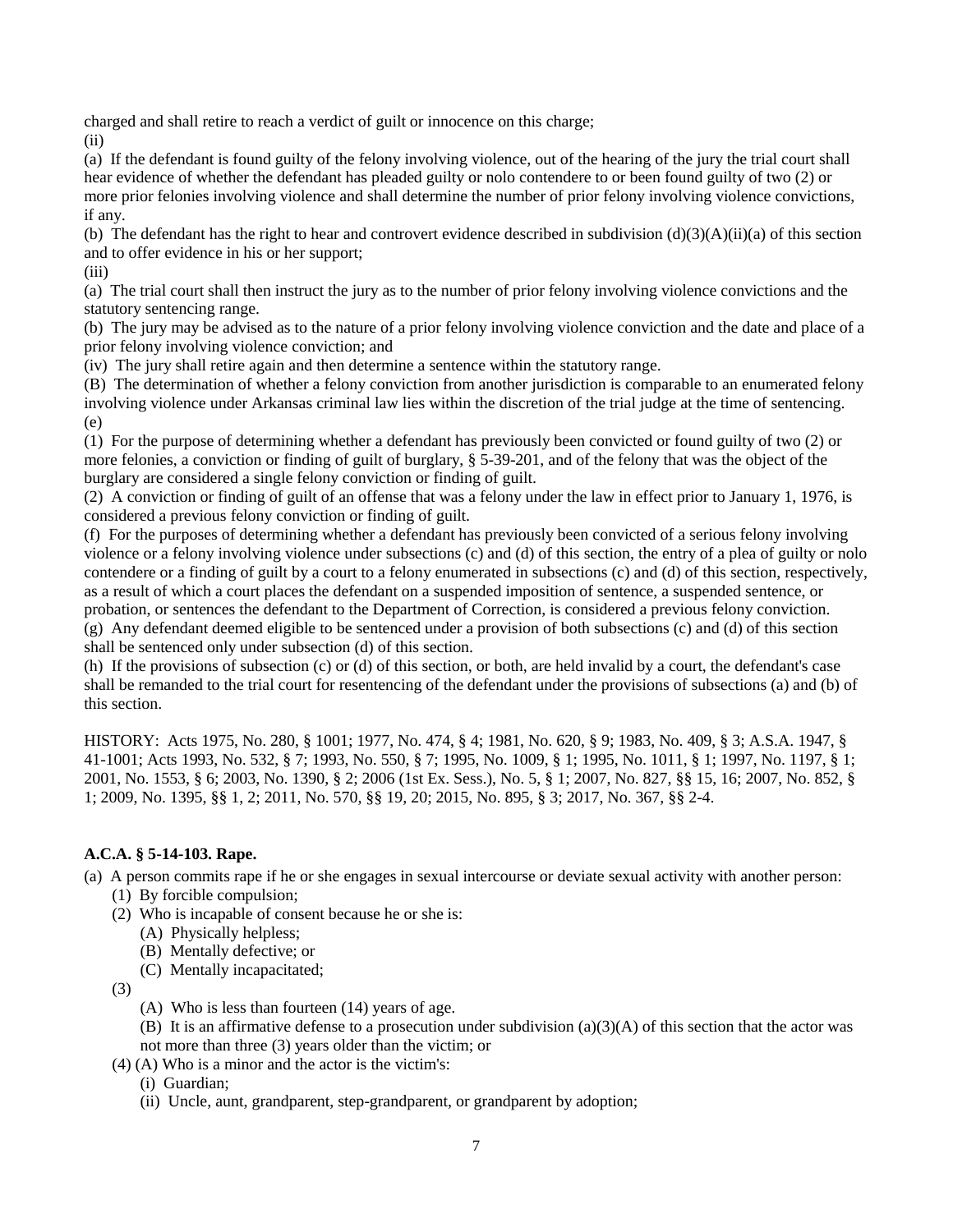- (iii) Brother or sister of the whole or half blood or by adoption; or
- (iv) Nephew, niece, or first cousin.
	- (B) It is an affirmative defense to a prosecution under subdivision (a)(4)(A) of this section that the actor was not more than three (3) years older than the victim.

(b) It is no defense to a prosecution under subdivision (a)(3) or subdivision (a)(4) of this section that the victim consented to the conduct.

 $(c)$ 

(1) Rape is a Class Y felony.

(2) Any person who pleads guilty or nolo contendere to or is found guilty of rape involving a victim who is less than fourteen (14) years of age shall be sentenced to a minimum term of imprisonment of twenty-five (25) years.

- (d) (1) A court may issue a permanent no contact order when:
	- (A) A defendant pleads guilty or nolo contendere; or
	- (B) All of the defendant's appeals have been exhausted and the defendant remains convicted.
		- (2) If a judicial officer has reason to believe that mental disease or defect of the defendant will or has become an issue in the case, the judicial officer shall enter orders consistent with § 5-2-327 or § 5-2-328, or both.
- (e) A person convicted of rape is subject to § 9-10-121.

HISTORY: Acts 1975, No. 280, § 1803; 1981, No. 620, § 12; 1985, No. 281, § 2; 1985, No. 919, § 2; A.S.A. 1947, § 41-1803; Acts 1993, No. 935, § 1; 1997, No. 831, § 1; 2001, No. 299, § 1; 2001, No. 1738, § 1; 2003, No. 1469, § 3; 2006 (1st Ex. Sess.), No. 5, § 2; 2009, No. 748, § 8; 2013, No. 210, § 2; 2017, No. 472, § 19.

#### **A.C.A. § 5-14-124**. **Sexual assault in the first degree.**

(a) A person commits sexual assault in the first degree if:

(1) The person engages in sexual intercourse or deviate sexual activity with a minor who is not the actor's spouse and the actor is:

(A) Employed with the Department of Correction, the Department of Community Correction, the Department of Human Services, or any city or county jail or a juvenile detention facility, and the victim is in the custody of the Department of Correction, the Department of Community Correction, the Department of Human Services, any city or county jail or juvenile detention facility, or their contractors or agents;

(B) Employed by or contracted with the Department of Community Correction, a local law enforcement agency, a court, or a local government and the actor is supervising the minor while the minor is on probation or parole or for any other court-ordered reason;

(C) A mandated reporter under § 12-18-402(b) and is in a position of trust or authority over the victim and uses the position of trust or authority to engage in sexual intercourse or deviate sexual activity; or

(D) An employee in the victim's school or school district, a temporary caretaker, or a person in a position of trust or authority over the victim; or

(2) The person is a teacher, principal, athletic coach, or counselor in a public or private school in kindergarten through grade twelve  $(K-12)$  and the actor:

(A) Engages in sexual intercourse or deviate sexual activity with a person who is not the actor's spouse and the victim is:

- (i) Less than twenty-one (21) years of age; and
- (ii) A student enrolled in the public or private school employing the actor; and
- (B) Is in a position of trust or authority over the victim and uses his or her position of trust or authority over the victim to engage in sexual intercourse or deviate sexual activity.

(b) It is no defense to a prosecution under this section that the victim consented to the conduct.

(c) It is an affirmative defense to a prosecution under subdivision  $(a)(1)(D)$  of this section that the actor was not more than three (3) years older than the victim.

(d) Sexual assault in the first degree is a Class A felony.

HISTORY: Acts 2001, No. 1738, § 2; 2003, No. 1391, § 1; 2003, No. 1469, § 2; 2009, No. 748, § 10; 2009, No. 758, § 2; 2013, No. 1044, § 1; 2017, No. 418, § 2.